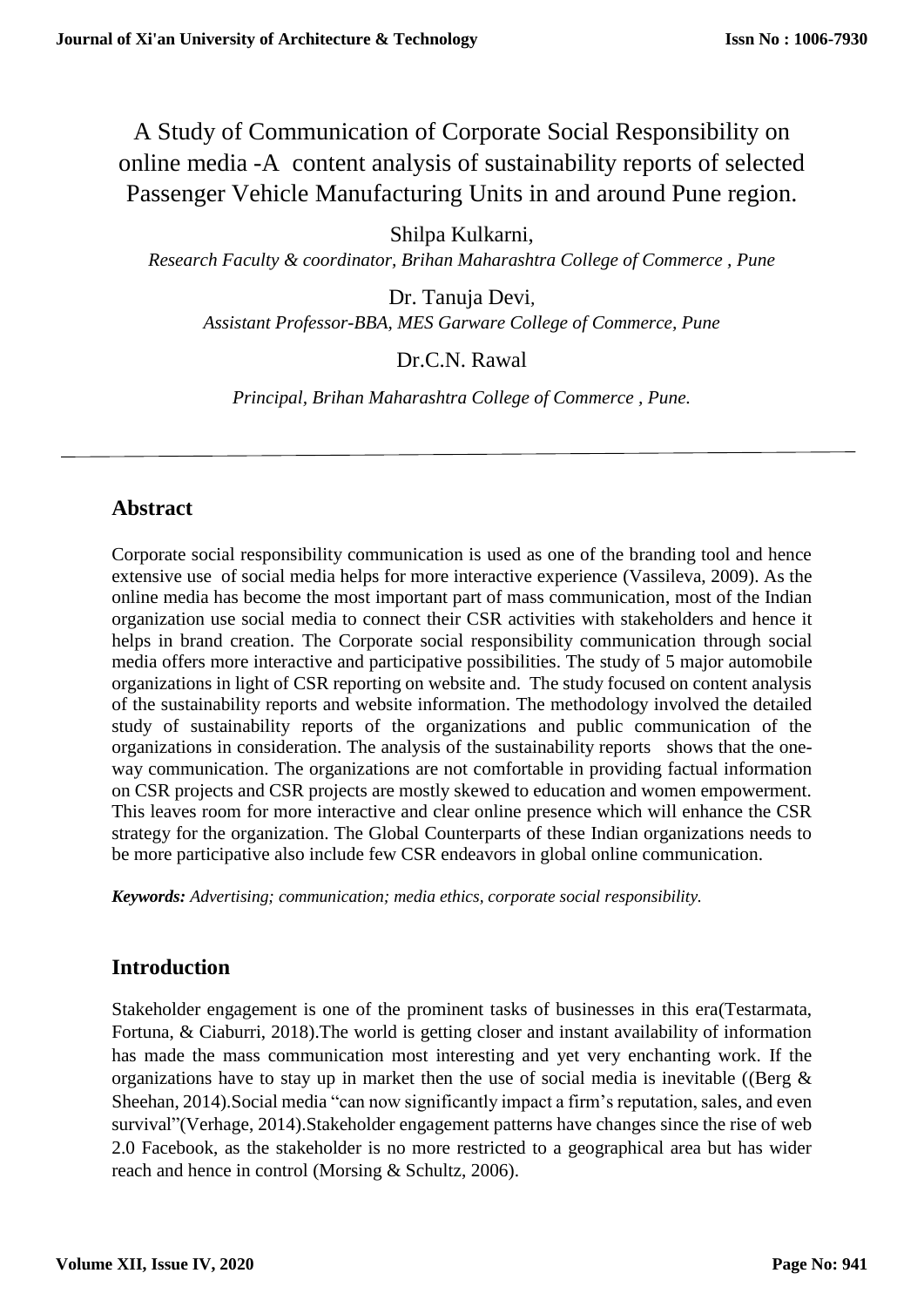The concept of corporate social responsibility is relatively new edge concept. Although the organization grow in size and help in economic gains in first place yet these organizations also bear social responsibility as corporate citizens and as employers. As per this school of thought the organizations not only have economic and legal responsibilities but also have ethical and philanthropic ones(Carroll, 1991).The CSR strategies are more based on the vision and mission of the organization. The CSR projections are need to aligned with the vision & mission statement of the organization (Schiefelbein, 2012).CSR is more than just employee centric activity, it is manifestation of corporate citizenship and hence it is also used as tool to engage with stakeholders in productive way thus creating deep impact on the mind of general public((Martinuzzi, Kudlak, Faber, & Wiman, 2011).

Indian automotive industry (including component manufacturing) is expected to reach Rs 16.16-18.18 trillion (US\$ 251.4-282.8 billion) by 2026 (SIAM,2017). As pe SIAM 2017 reports India will be leader in shared mobility. Indian automobile sector is divided in three major segment namely Commercial vehicles, Passenger vehicles, Two wheelers. The passenger vehicle makes 15% of total production in year 2017 as per the SIAM report. As the paper is a part of ongoing research in Indian passenger vehicle manufacturing units it is essential to note that the organization considered in the research have manufacturing plants in and around Pune region. These organizations have sustainability policy and CSR policy which is well documented and available in Global Reporting Initiative (GRI) report.

The public relationship channels like website, corporate reports and other informative sources lack interactive medium. The information flow is guided by the organization and hence very less stakeholder engagement is observed in these channels. Where as in social media high of level of interactions between the organization and stakeholders ensures high level of understanding between stakeholder and organization (Bosco, 2017).The paper will help to understand the outcome of the social media communication and its impact on CSR related activities. Social media Communication is considered to be best medium to reach out to wide and diverse stakeholders. Organizational websites are considered as public domains which can be scrutinized more stringently than printed form (Coupland, 2005).

## **Literature Review**

The concept of CSR is wide spread one .The communication of CSR is utilized as marketing tool and also as popular management concept (Ihlen et al.,2011).CSR strategies when deployed properly give rise to profitable ventures(Bhattacharya, & Sen, 2010).However as per Ihlen, Bartlett,  $\&$  May (2011) managers often fail to understand the right communication strategies and hence can not reach out to right kind of stake holders.

Social media include a variety of on-line media platforms using social networking sites such as Facebook, Twitter, and LinkedIn, video-sharing sites such as YouTube, and photo sharing sites such as Flicker and Picasa (Ingenhoff & Koelling, 2012). Organizations that are dedicated to CSR activities also have the responsibility to report social, ecological and economic outcomes of their actions to stakeholders and society at large (Carroll, 2009) CSR disclosures act as a tool for stating corporations' sustainable behaviours to stakeholders.

### **Corporate Social Responsibility**

Carroll (1991) has suggested the pyramid of four kinds of CSR responsibilities: ethical, economic, philanthropic, and legal In Carrol's model, these responsibilities are offered within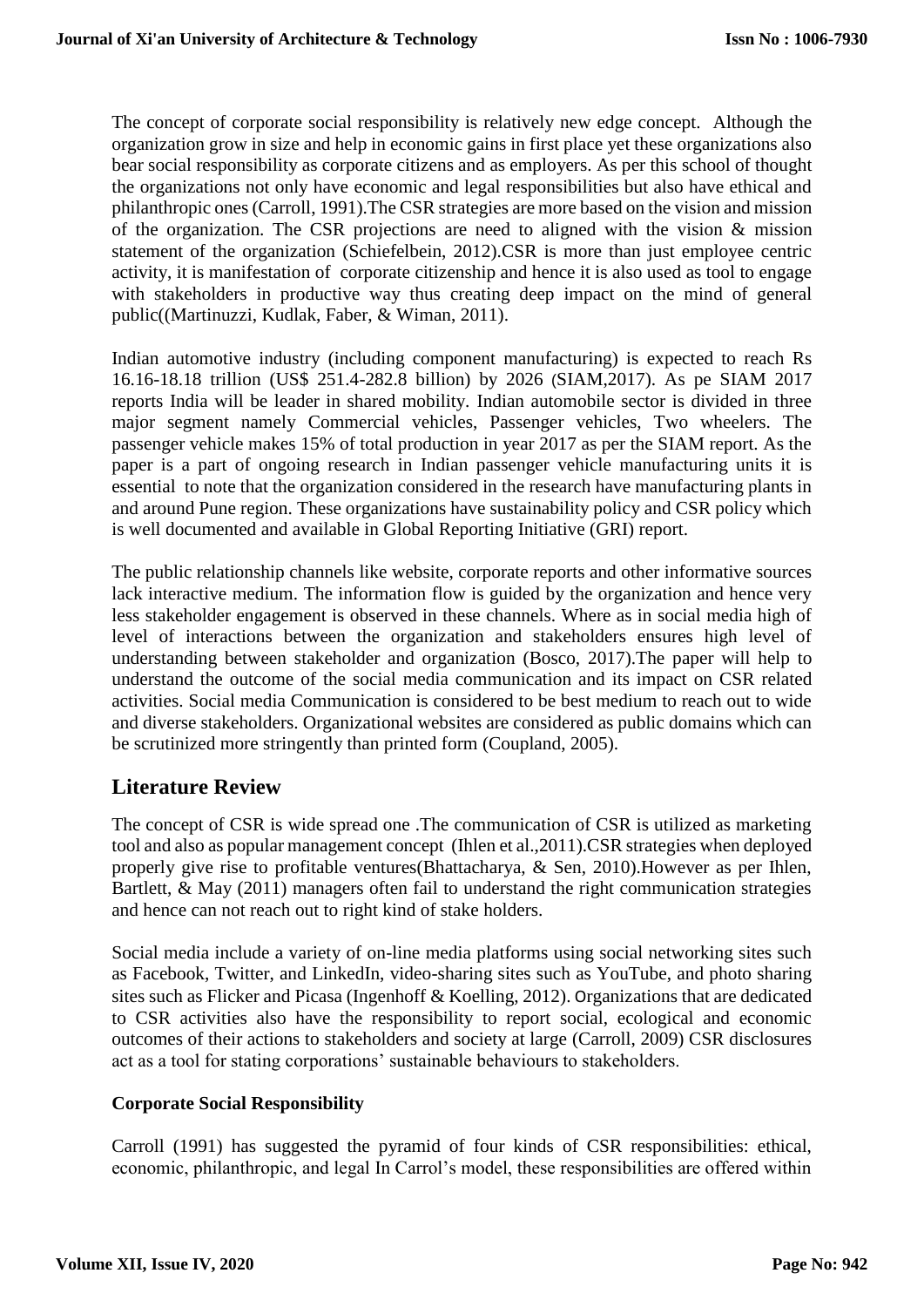a pyramid as consecutive layers and true social responsibility requires the completion of all four levels. Carroll also states that "the organization is expected to abide the law, respect society's values, be economically profitable and a good corporate citizen".

| <b>Categories</b>    | <b>Society</b>                                                                                        | <b>Environment</b>                                                                                                                          | <b>Employees</b>                                                                                          | <b>Sponsoring</b>                                                 | <b>Volunteerism</b>                                                                                                                                                                                |
|----------------------|-------------------------------------------------------------------------------------------------------|---------------------------------------------------------------------------------------------------------------------------------------------|-----------------------------------------------------------------------------------------------------------|-------------------------------------------------------------------|----------------------------------------------------------------------------------------------------------------------------------------------------------------------------------------------------|
| <b>Definitions</b>   | Contain the<br>activities of<br>a company<br>regarding<br>the<br>community.                           | Contains the<br>activities of a<br>company that<br>impact nature<br>in<br>a positive<br>way<br>and which go<br>beyond legal<br>regulations. | Pay attention<br>to<br>the well-<br>being<br>of employees<br>and exceed<br>the legal<br>commitments       | Financial<br>support of<br>a person,<br>group or<br>organization. | Defined as<br>support of<br>a person, a<br>group or an<br>organization<br>by<br>financial help,<br>benefit in<br>kind<br>or services,<br>for which the<br>company does<br>not receive a<br>return. |
| <b>Subcategories</b> | Health<br>promotion,<br>medical<br>programs,<br>art<br>and culture,<br>education<br>and<br>integrity. | Security,<br>improvement,<br>damage<br>limitation<br>and animal<br>protection                                                               | Security,<br>education,<br>health,<br>working<br>conditions,<br>and support<br>with personal<br>problems. | Culture,<br>social<br>concerns,<br>education<br>and<br>sport.     | Donations for<br>social<br>projects,<br>donations for<br>environmental<br>projects and<br>the<br>promotion of<br>voluntary<br>work<br>for employees                                                |

#### **Table 1: The Topic Coding**

*Source: Ingenhoff & Sommer, 2011*

Corporate Social Responsibility is more perceived as the idea of people helping people. It is seen as balance creation like power flow from advantaged (i.e. organization) to disadvantaged may be women, poor, disabled, elderly or even unbalanced environment. Organizations perceive their CSR exertions to be admired as "windows" of doing good deeds instead of those activities being viewed as "window dressing" for their organizations, their products and, more importantly, a relatively reasonable way to realize brand enhancement (Kotler & Lee, 2005). As the idea of social inclusion evolved the organizations were expected to respond to societal needs as public or society was one of major stakeholder to it (Atlı, Vidović, & Omazić, 2018). Ingenoff and Sommer (2011) has developed the CSR pyramid in five categories namely: society, environment, employees, sponsoring and volunteerism. The table below depicts the development of the CSR pyramid.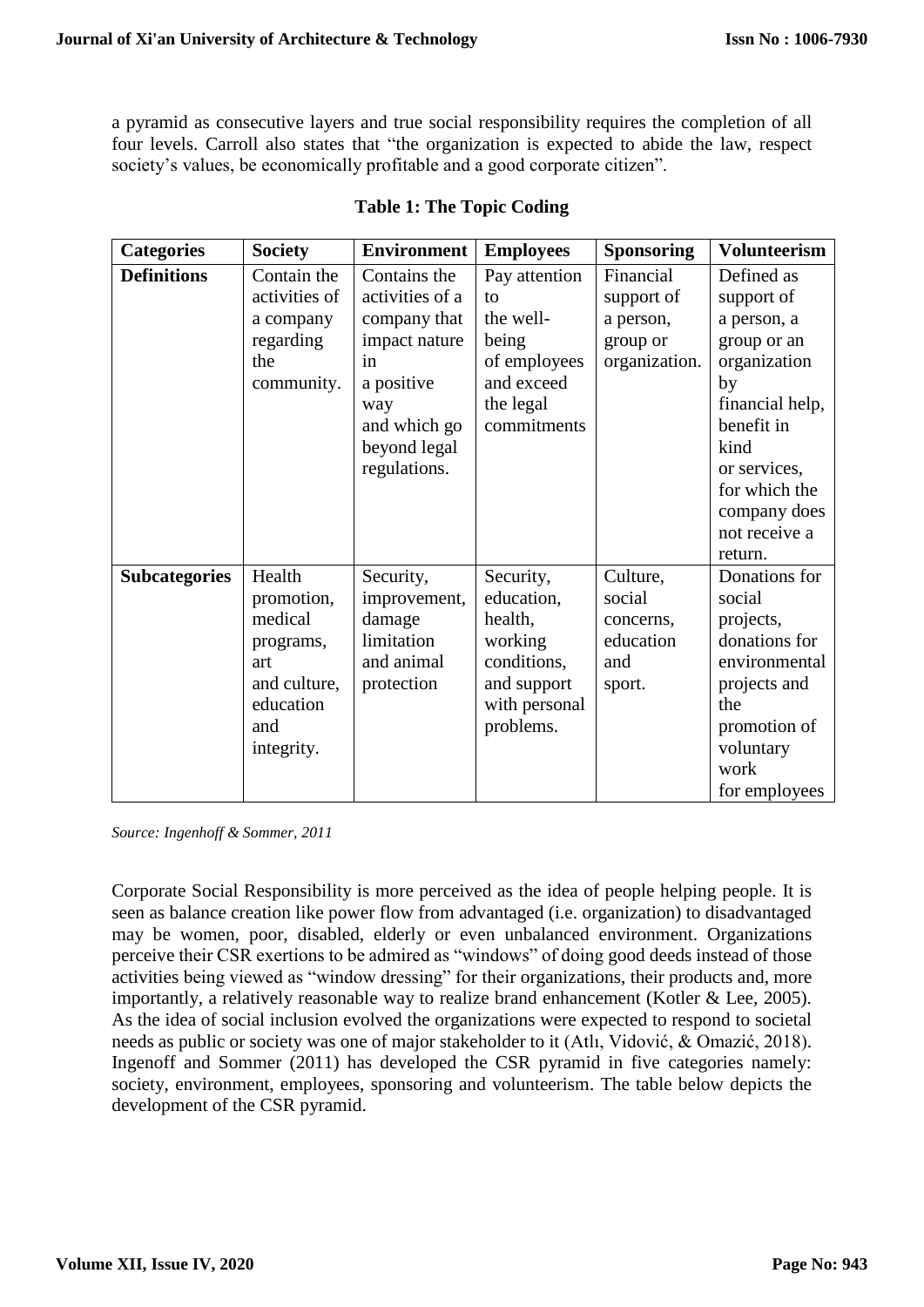#### **Corporate Social Responsibility & Communication**

Stakeholders influence and importance needs to be recognized and hence the focus on relationship between the organization and its stakeholders. In this context, one way to manage the relationship between company and stakeholders is by engaging actively in a dialogue with stakeholders, that is, by communicating CSR (Testarmata et al., 2018).

Matten and Moon's (2004, 2008) suggests the concept *implicit* and *explicit* CSR communication from their research. These concepts based on rhetorical strategies and form base for further research. Morsing et al. (2008) and Morsing and Schultz (2006) who propose that integrity can best be achieved through indirect, implied ways of communicating. These researchers promote an *inside-out approach*, involving and committing employees in order to increase trustworthiness (Morsing et al.,2008). They furthermore suggested that businesses should only communicate CSR directly when dealing with experts, and the third party assured communication (the expert CSR communication process). When communicating with overall society and customers, Morsing et al. (2008) suggest the endorsed CSR communication process. He strongly advocates the communication via third party channel which adds trustworthiness to CSR communication.

The earlier research on CSR communication on social media of top 100 IT firms in India suggest that the information technological tool perhaps less utilised to create mindful communication in case CSR activities and communication. The researchers believed that the organizations should have more CSR related information in their website, as well as in reports (Cho, Furey, & Mohr, 2017).

The most crucial factor in designing CSR strategy is the dialogue between organization and the stakeholder i.e. government, customers, employees and the community (Clarkson, 1995). Corporations contribute in this interchange by making CSR report available for public, communicating their CSR philosophies and activities on corporate websites, and answering to public inquiries (Morsing & Schultz,2006).

Right from 1970s, the CSR reports and annual reports were used to study CSR policy of organization (Tang, &Li, 2009). The disclosures made in annual are used as the main corporate communication tools as they provided authentic information and hence widely used. According to few researchers some scholars, an annual report plays the most vital role in terms of building its social image to stakeholders. Although annual reports are valuable sources about an organization, when they are offered as the only data resource for social responsibility disclosure, companies can receive criticism for overlooking other forms of communication (Branco & Rodrigues, 2006).

## **Method**

The sustainability reports of five organizations were considered from year 2014 to 2018.In total there were 25 reports were considered for studies. The content analysis includes recognizing both the quality of the reported CSR activities in each of the five observed categories and the overall quality of the CSR reporting section.

The assessment of the quality of the reports was based on the coding as depicted in table 1. The grading system was given for each component -society, employees, environment, sponsoring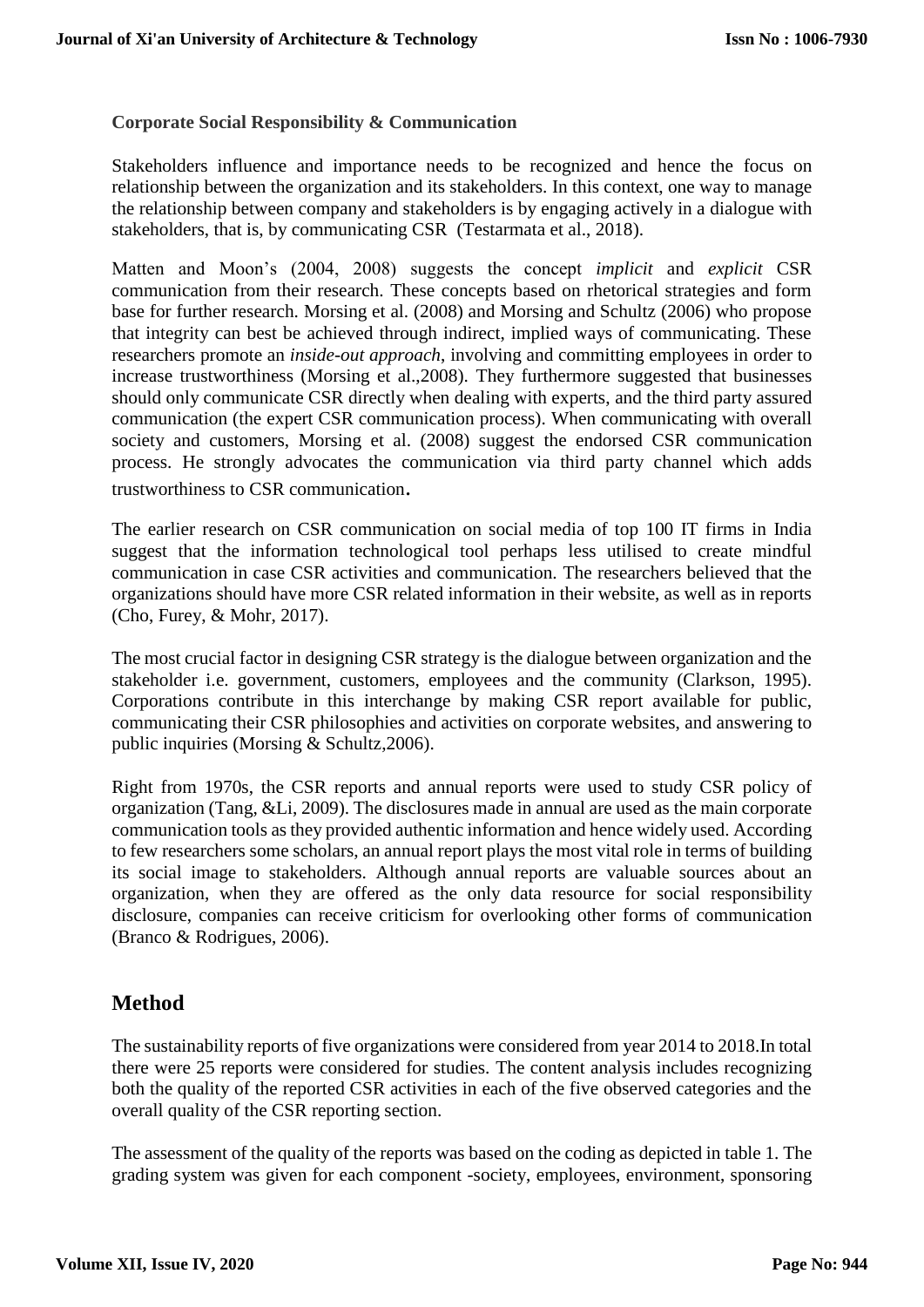and volunteering. The content of reports was analysed as per the perceived value created and the efforts organizations exhibited. The sustainability report -CSR section was graded for its overall quality based on design of report and presentation of data. The grades were subjective but applied across all reports consistently.

# **Findings**

The 25 Global Reporting Index (GRI) sustainability reports were studied in detail and the websites of these organizations were also studied in detail. The content analysis of the reports was done on grading scale of 1 to 5 where 1 represent inadequately tracked project whereas 5 represent extremely pursued activity.

The organizations had decided webpages on the official website to communicate regarding CSR strategy, vision activities. The content of all organization projected vision and expenditure on various projects. Two organizations shared volunteering information and also appealed to general public for volunteering thus demonstrating higher level of stakeholder engagement. The websites of American origin organization communicated more on the global aspect of CSR and also shared few projects of the local level. Italian organization website covered major projects across the globe and also stated the expenditure and sponsorships for CSR projects. The Italian and American origin organizations websites do not communicate much on employee participation and volunteering opportunities. Indian origin organization have communicated about CSR partners in detail and expect the general public to suggest prospective CSR project as well. All the organizations are very active on social media and use Facebook and twitter to communicate about the CSR activities.

The content analysis of 5 organizations for five years (2014 to 2018) the grading scale provided following results. The yearly reports were analysed and the grades were averaged out for each code. There are 5 reports for each year, the average grades are considered for the graph depicted below.



*Figure 1: Sustainability Reports - Content Analysis*

The graph depicts more of environment inclined CSR strategy for most of the organization. The volunteering is more code which has gained more importance over the few years. The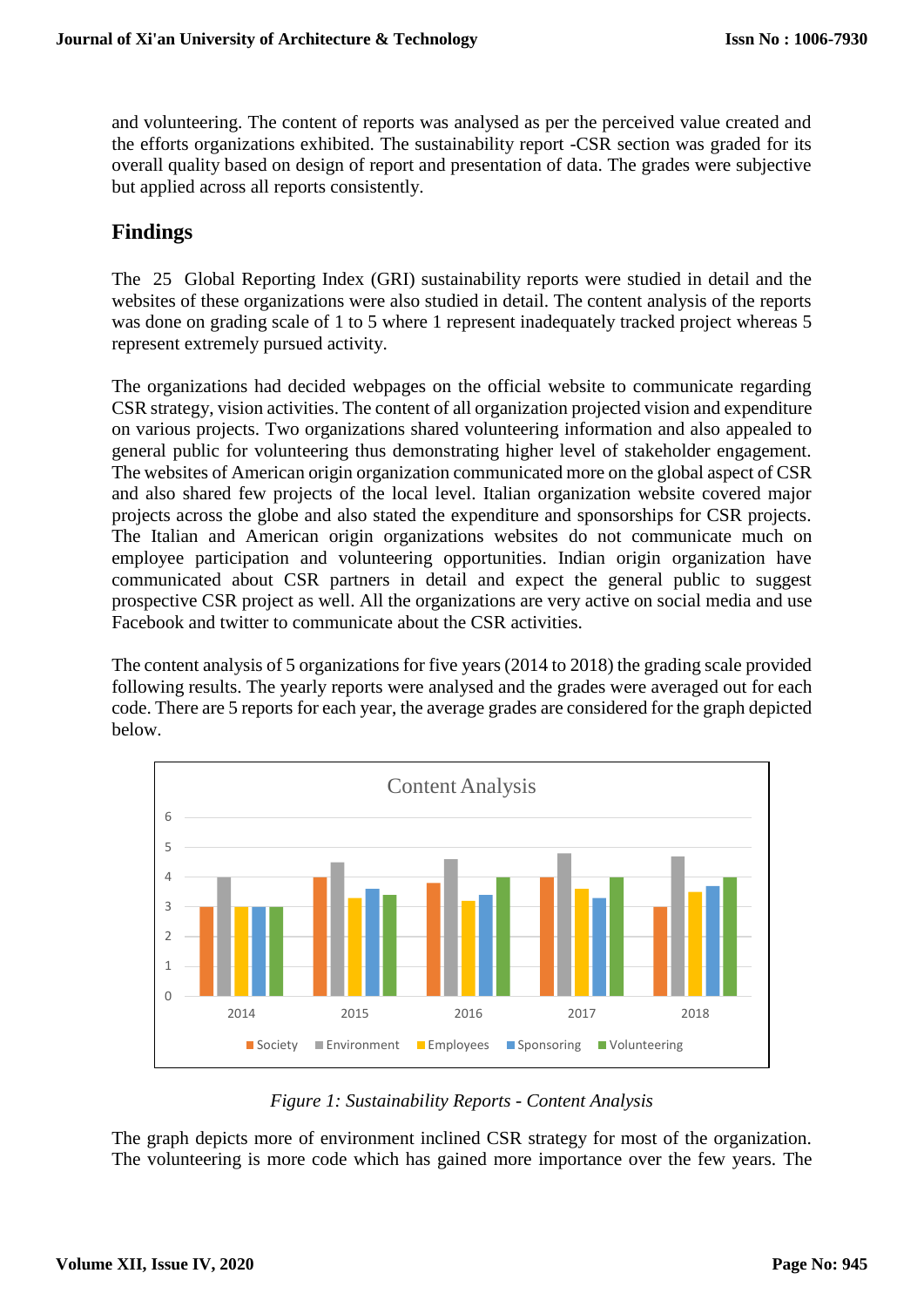graph also employees code has changed over the period of time. Society code is reported almost similar fashion.

| Code         | <b>Average Points</b> |  |  |
|--------------|-----------------------|--|--|
| Society      | 3.56                  |  |  |
| Environment  | 4.52                  |  |  |
| Employees    | 3.32                  |  |  |
| Sponsoring   | 3.4                   |  |  |
| Volunteering | 3.68                  |  |  |

Table 1: Average score for the codes for the all report

The above the scores indicate that environment code is maximum reported along with volunteering code. Table 1 also indicate that the employees are the list reported code and this essentially depicts the engagement of employees in CSR activities.

### **Conclusion**

The content analysis of the sustainability reports of the passenger vehicle manufacturing organizations suggests that environmental CSR projects, community projects and volunteering code are more important .This indicate that the CSR communication is more focused with the external stakeholder like general public however the sponsorship code is less communicated which indicates that the organizations are less likely to partner with other entity. Employee code is list reported and this indicate that the CSR communication is more of branding exercise.

## **References**

- *Atlı, D., Vidović, M., & Omazić, M. A. (2018). Communicating Corporate Social Responsibility on the Web. International Journal of Sustainable Entrepreneurship and Corporate Social Responsibility, 3(2), 1–17. https://doi.org/10.4018/ijsecsr.2018070101*
- *Branco, M. C., & Rodrigues, L. L. (2006). Communication of corporate social responsibility by Portuguese banks: A legitimacy theory perspective. Corporate Communications, 11(3), 232–248. doi:10.1108/13563280610680821*
- *Berg, K. T., & Sheehan, K. B. (2014). Social media as a csr communication channel: The current state of practice. Ethical Practice of Social Media in Public Relations, 99–110. https://doi.org/10.4324/9781315852171*
- *Bosco, B. Del. (2017). The evolution of CSR communication on the Internet, 1–29.*
- *Clarkson M. (1995). A Stakeholder Framework for Analyzing and Evaluating Corporate Social Performance, Academy of Management Review, Vol. 20, No. 1, 1995, pp. 92-117.*
- *Carroll, A. B. (1991). The Pyramid of Corporate Social Responsibility: Toward the Moral Management of Organizational Stakeholders. Business Horizons, 34(4), 39–48. doi:10.1016/0007-6813(91)90005-G*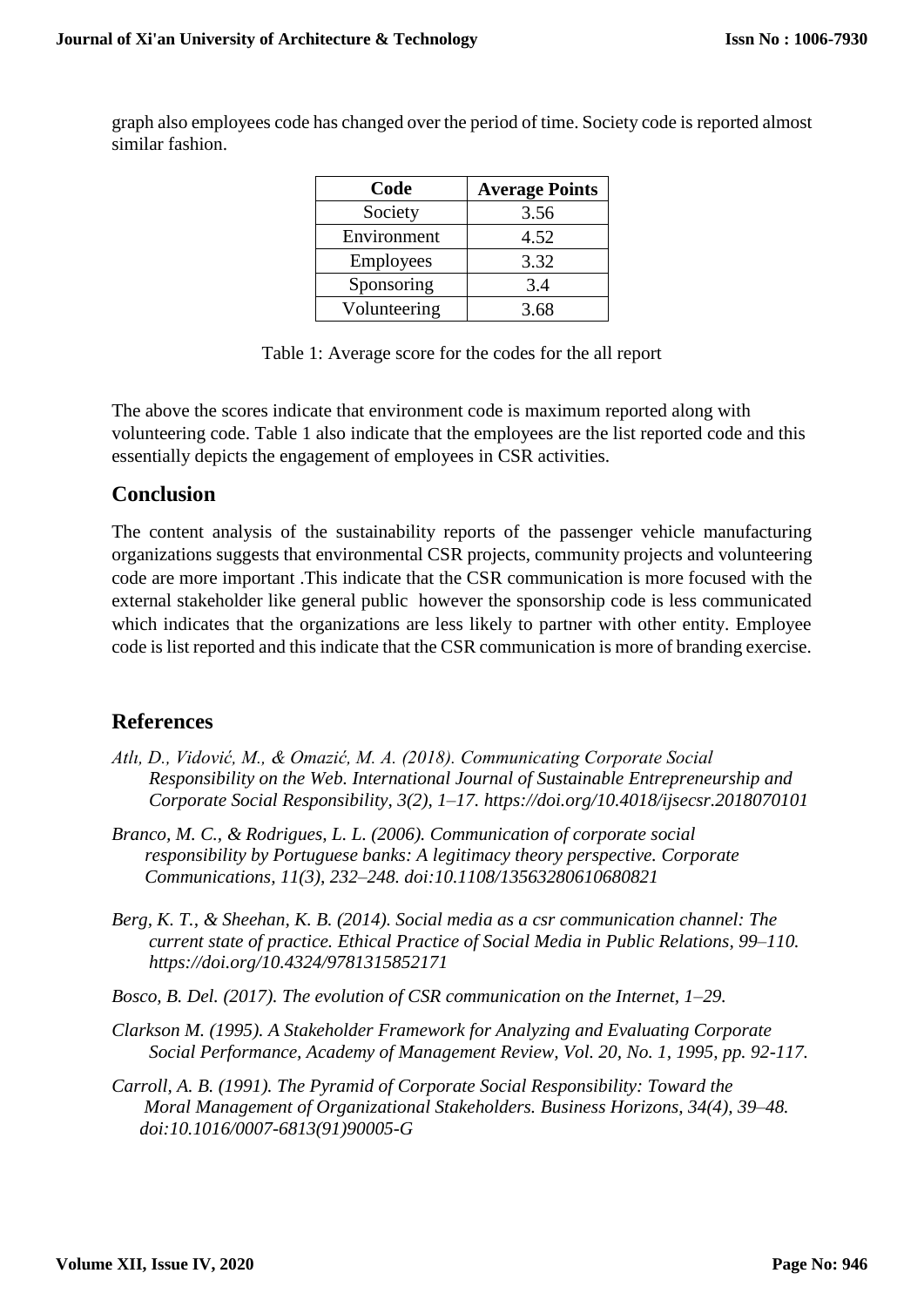- *Carroll, A. B. (1999). Corporate social responsibility – evolution of a definitional of a definitional construct. Business & Society, 3(38), 268–295. doi:10.1177/000765039903800303*
- *Carroll, A. B. (2009). A History of Corporate Social Responsibility: Concepts and Practices. The Oxford Handbook of Corporate Social Responsibility, (January 2008). https://doi.org/10.1093/oxfordhb/9780199211593.003.0002*
- *Cho, M., Furey, L. D., & Mohr, T. (2017). Communicating corporate social responsibility on social media: Strategies, stakeholders, and public engagement on corporate facebook. Business and Professional Communication Quarterly, 80(1), 52–69. https://doi.org/10.1177/2329490616663708*
- *Coupland, C. (2005). Corporate Social Responsibility as Argument on the Web. Journal of Business Ethics, 64(5), 355–366.*
- *Ingenhoff, D., & Koelling, A. M. (2012). Media governance and corporate social responsibility of media organizations: An international comparison. Business Ethics, 21(2), 154–167. https://doi.org/10.1111/j.1467-8608.2011.01646.x*
- *Ingenhoff, D., & Sommer, K. (2011). Corporate Social Responsibility Communication: A Multi-method Approach on Stakeholder Expectations and Managers' Intentions. Journal of Corporate Citizenship, 42(42), 73–92. doi:10.9774/GLEAF.4700.2011.su.00007*
- *Matten D and Moon J (2004) 'Implicit' and 'Explicit' CSR: A conceptual framework for understanding CSR in Europe. ICCSR Research Paper Series 29–2004.*
- *Matten D and Moon J (2008) 'Implicit' and 'Explicit' CSR: A conceptual framework for a comparative understanding of corporate social responsibility. Academy of Management Review 33(2): 404–424.*
- *Martinuzzi, A., Kudlak, R., Faber, C., & Wiman, A. (2011). CSR Activities and Impacts of the Automotive Sector. RIMAS Working Papers, (3), 35. Retrieved from http://www.sustainability.eu/pdf/csr/impact/IMPACT\_Sector\_Profile\_ICT.pdf*
- *Morsing, M., & Schultz, M. (2006). Corporate Social Responsibility Communication: Stakeholder Information, Response and Involvement Strategies. Ssrn, (January 2008). https://doi.org/10.1111/j.1467-8608.2006.00460.x*
- *Morsing M, Schultz M and Nielsen KU (2008). The catch 22 of communicating CSR: Findings from a Danish study. Journal of Marketing Communications 14(2): 97–111.*
- *Society for Automobile Manufacturers Association, (SIAM), (2017). Automobile Production Trends Table, retrieved from http://www.siamindia.com/statistics.aspx?mpgid=8&pgidtrail=13, accessed on 12 May 2018.*
- *Schiefelbein, K. (2012). Using the right CSR communication strategy : The impact on consumer attitude and behavior. University of Twente, 1. Retrieved from http://essay.utwente.nl/62190/*
- *Tang, L., & Li, H. (2009). Corporate social responsibility communication of Chinese and global corporations in China. Public Relations Review, 35(3), 199–212.*